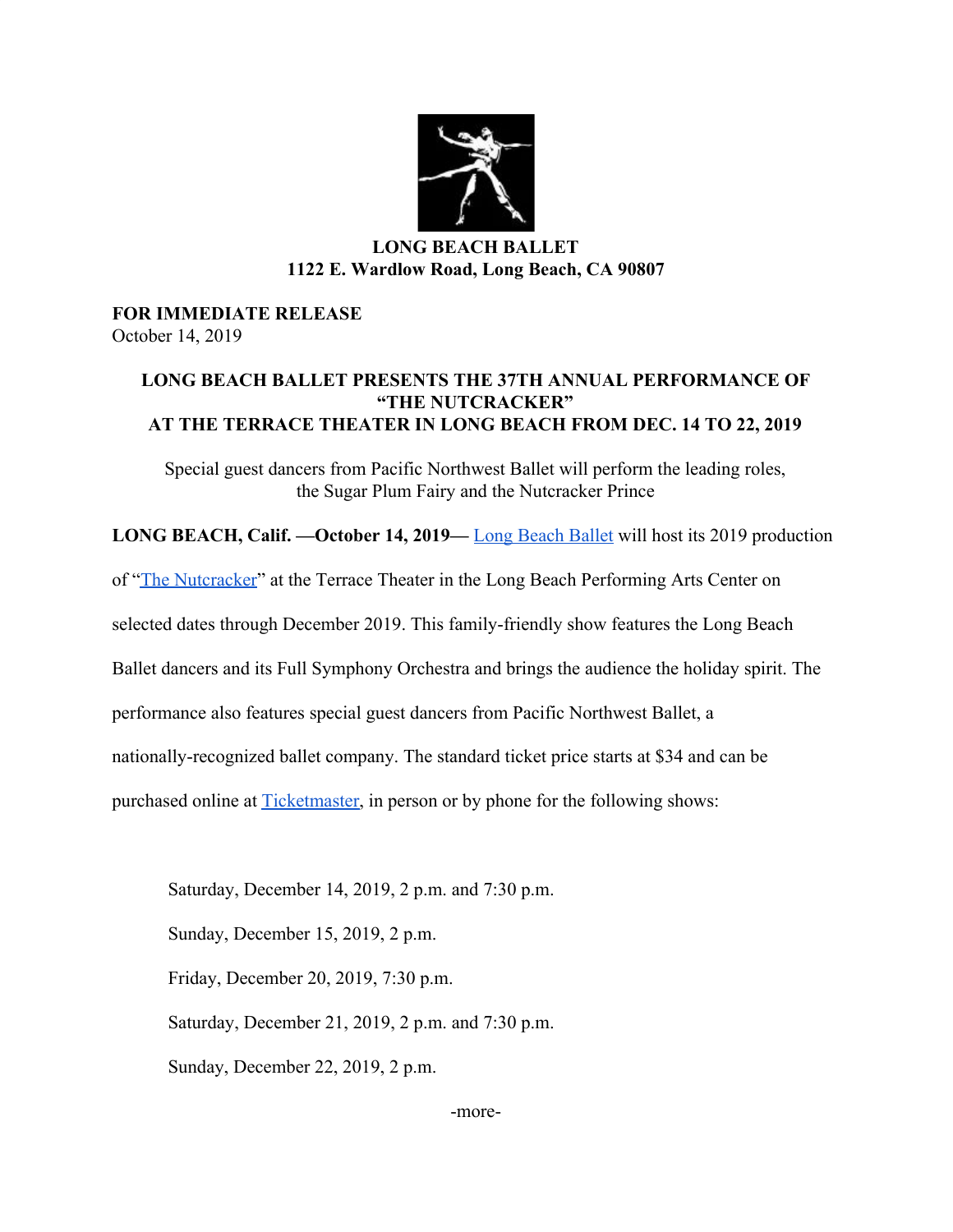"We have been rehearsing for this performance for the past two months." said David Wilcox, the Long Beach Ballet's artistic director. "I am proud of these over 200 dancers who have worked so hard to push their limits and am happy to present the production with creative effects such as a flying sleigh, a real live horse and on-stage pyrotechnics."

Seasoned artists contributed to this show in various ways. The festive scenery was created by former Disney designers Elliot Hessayon and Scott Schaffer. Australian artist Adrian Clark designed the detailed costumes, and renowned magician Franz Harary created special effects.

About Long Beach Ballet:

Long Beach Ballet Classical Ballet Academy & Performing Company is a nonprofit organization that enhances the lives of children and the community through the beauty and discipline of classical ballet. The Academy offers the foundation of all dance forms necessary for the linear and technical development of a dancer. Founded in 1981, Long Beach Ballet has been one of the leading classical ballet institutions in Southern California.

###

Follow Long Beach Ballet on social media: Facebook <https://www.facebook.com/LongBeachBallet/> Instagram <https://www.instagram.com/longbeachballet/>

Contact: Ami Tsutani [ami.tsutani@student.csulb.edu](mailto:ami.tsutani@student.csulb.edu) 562 787 2295